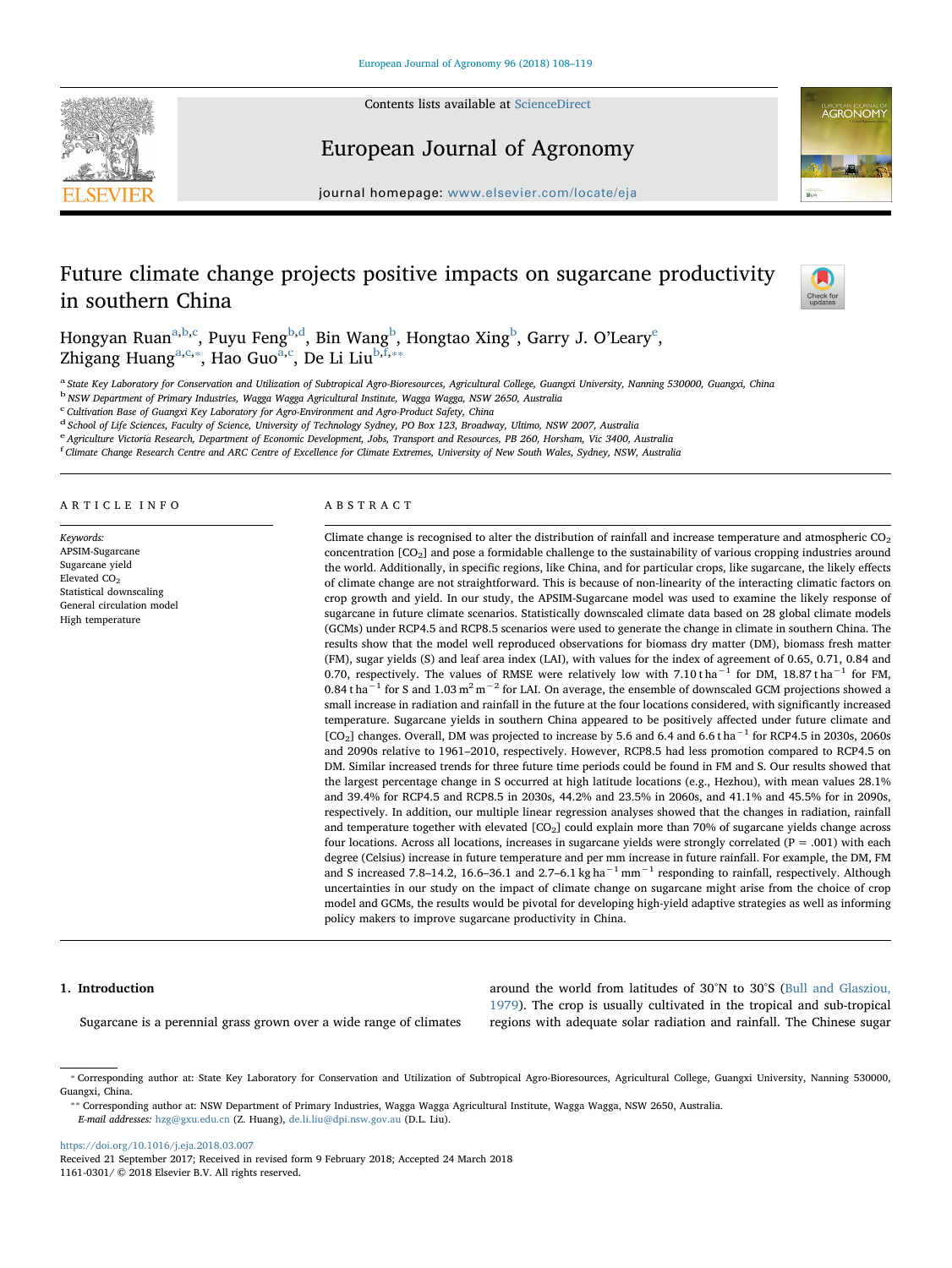industry is mainly located in the southern part of China that comprise mainly C4 sugarcane crops (Saccharum ssp.) and is about 1.5 million ha in size ([Li and Yang, 2015](#page--1-1)). In contrast, only 14% of Chinese sugar production comes from sugar beet (Beta vugalis L.) that is grown in the cooler elevated northern regions [\(Huang et al., 2006\)](#page--1-2). Guangxi has the largest sugarcane area and is the largest producer of sugar in China, accounting for about 70% of national area producing 7.21 million tons sugar per annum, which contributes to about 7 billion US dollars to the Gross Domestic Product [\(Li and Yang, 2015\)](#page--1-1). This makes sugar a vital industry in Guangxi and for China generally ([Zhu et al., 2007](#page--1-3)).

Rainfall, temperature and radiation are the major climate factors that affect sugarcane growth and development. Compared to the production of other sugar producing regions of the world, the long duration of low temperature, frost occurrence, wet and cloudy days in winter and spring are the major environmental factors that lead to severe constraints for sugarcane growth, especially for ratoon sprouting and the maturing period of accumulating sucrose and juice purity [\(Li et al.,](#page--1-4) [2015\)](#page--1-4). In addition, drought occurs often in the major sugarcane areas, which is also a major constraint because more than 80% of sugarcane is planted in the upland areas where irrigation is not available ([Li and](#page--1-1) [Yang, 2015](#page--1-1)).

Clearly, developing strategies to cope with the negative or take advantage of positive impacts of climate change is essential to inform public debate, policy makers and farmers to maintain sugar production in China. Increasing greenhouse gas concentrations are expected to increase China's surface air temperature and alter the temporal and spatial patterns of rainfall. The annual mean air temperature is predicted to increase 2.3–3.3 °C by 2050 and 3.9–6.0 °C by 2100, and annual rainfall is projected to increase 10–12% in 2100 relative to the 30 year average of 1961–1990 in China [\(Ding et al., 2006](#page--1-5)). Inevitably, future climate change would have significant impacts for sugarcane productivity. Therefore, sufficiently accurate predictions of sugarcane response to climate change are necessary to inform successful adaptation.

However, the effect of the interaction between rising  $CO<sub>2</sub>$  concentration  $[CO<sub>2</sub>]$ , increased temperature and rainfall on sugarcane yield has not been documented in this region, though there are many studies in the major sugar production regions in the world, that has assessed the effect of climate change on sugarcane yield ([Biggs et al., 2013](#page--1-6); [Marin et al., 2013;](#page--1-7) [Singels et al., 2014\)](#page--1-8). For example, [Cheeroo-](#page--1-9)[Nayamuth et al. \(2001\)](#page--1-9) used the APSIM-sugarcane model ([Keating](#page--1-10) [et al., 1999\)](#page--1-10) to simulate the sugarcane yield in Mauritius and found that larger reductions in sugarcane yield and sucrose production under increased temperature because of the lower water use efficiencies and high respiration demands irrespective of the change in rainfall. They concluded that irrigation was the best adaption option over others such

as a change in cultivar or harvest date, but their assessment was based on simulations without considering the effects of  $CO<sub>2</sub>$  fertilisation on the physiology of the crop. However, [Knox et al. \(2010\)](#page--1-11) used the DSSAT-Canegro model to explore the climate change impacts on sugarcane production in Swaziland and showed that the impacts of climate change can be offset by higher crop yields due to the direct effect of  $CO<sub>2</sub>$  fertilisation. Further, [Marin et al. \(2013\)](#page--1-7) also using the DSSAT-Canegro model has shown that sugarcane yields are expected to increase by 24% by 2050 in southern Brazil based on earlier CMIP3 A2 and B2 CSIRO general circulation model (GCM) scenarios. More recent work by [Singels et al. \(2014\)](#page--1-8) has also shown potential yield increases from 4 to 20% at representative sites in Australia, Brazil and South Africa from three GCMs to 2090. However, the possibility of negative net effects should not be overlooked [\(Everingham et al., 2015](#page--1-12)). Despite different scenarios the consideration of elevated  $[CO<sub>2</sub>]$  in these sugarcane models points to likely increases in sugar yield as the climate changes with rising atmospheric  $CO<sub>2</sub>$  levels and warmer temperatures in the present major sugarcane production regions of the world. In addition, most of the previous studies have generated climatic inputs to the crop models by scaling historical observed climate using delta change method [\(Biggs et al., 2013](#page--1-6); [Knox et al., 2010;](#page--1-11) [Marin et al., 2013](#page--1-7); [Webster et al., 2009](#page--1-13)) which merely considered the changes of climate means employing historical variance. The main limitation of such methodology is that it implicitly assumes that future temporal and spatial precipitation patterns are identical to that observed in the historical data.

The objectives of this study are to: (1) evaluate the performance of the APSIM-Sugarcane model using two-year's field experiment data in Guangxi, (2) investigate the future climate change impacts on sugarcane productivity in this region, and (3) identify the relationship between climate variables and sugarcane yields and examine strategies to cope with the impacts of climate change on sugarcane productivity in southern China.

## 2. Materials and methods

## 2.1. Study sites, climate and soil data

Guangxi is located in mountainous terrain in the far south of China. This region has a typical sub-tropical monsoon climate with long summer days and short winter days, high solar radiation and rainfall. Four sites, representing different climatic features within the region, were selected for this study [\(Fig. 1\)](#page-1-0). Among these sites, Qinzhou is the hottest (annual average temperature of 22.7 °C) with highest rainfall (2149 mm). In contrast, Nanning has the lowest rainfall (1302 mm) with the second warmest temperature (22.5 °C). The remaining two

<span id="page-1-0"></span>

Fig. 1. The location of four study sites in Guangxi.